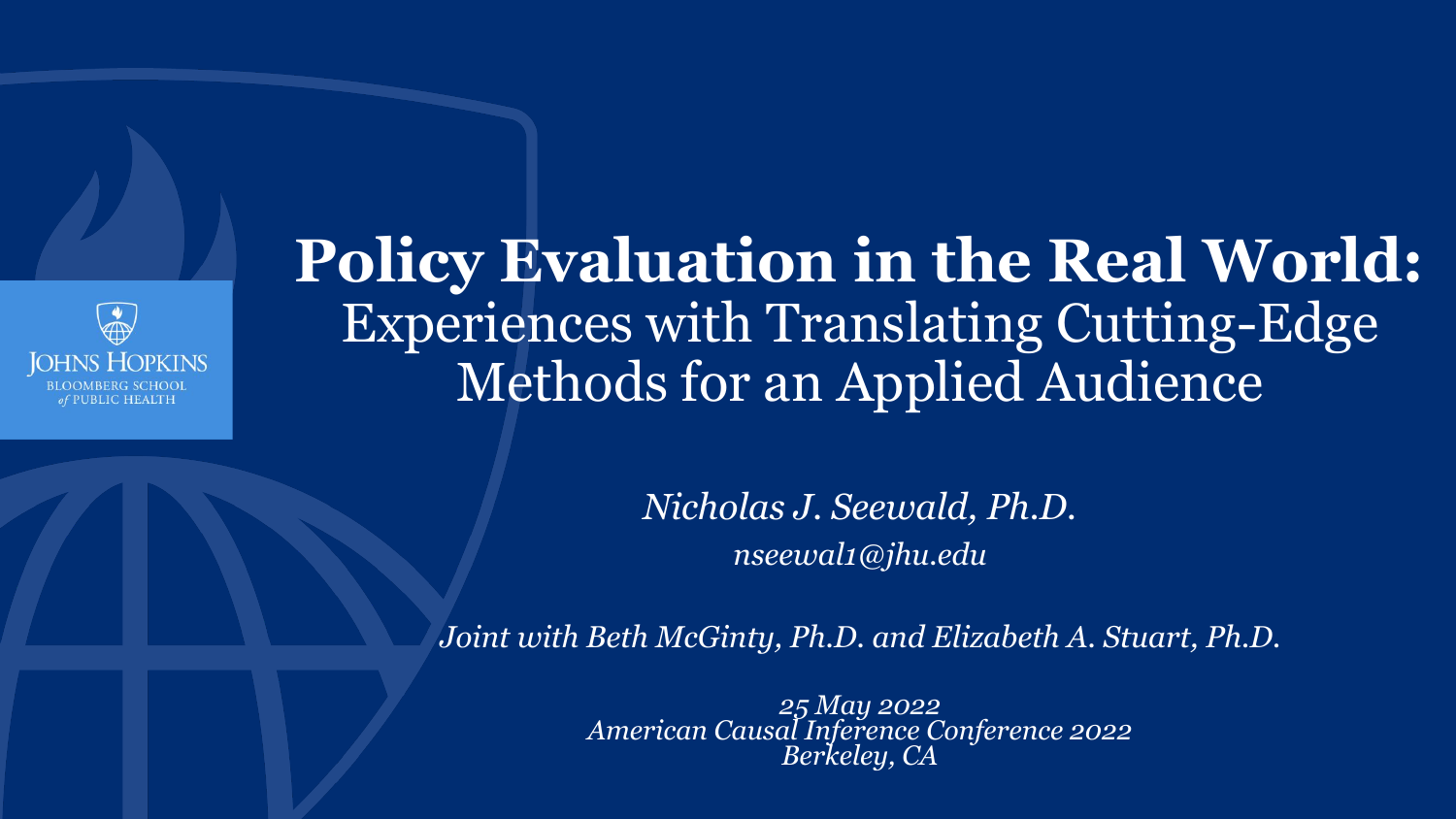### These slides are online!



### I just tweeted a link to the slides: **@nickseewald**

### **A NOTE:**

Some of this might feel obvious! *But* I hope you'll find it useful to have some vague feelings given structure.



**https://slides.nickseewald.com/acic2022.pdf**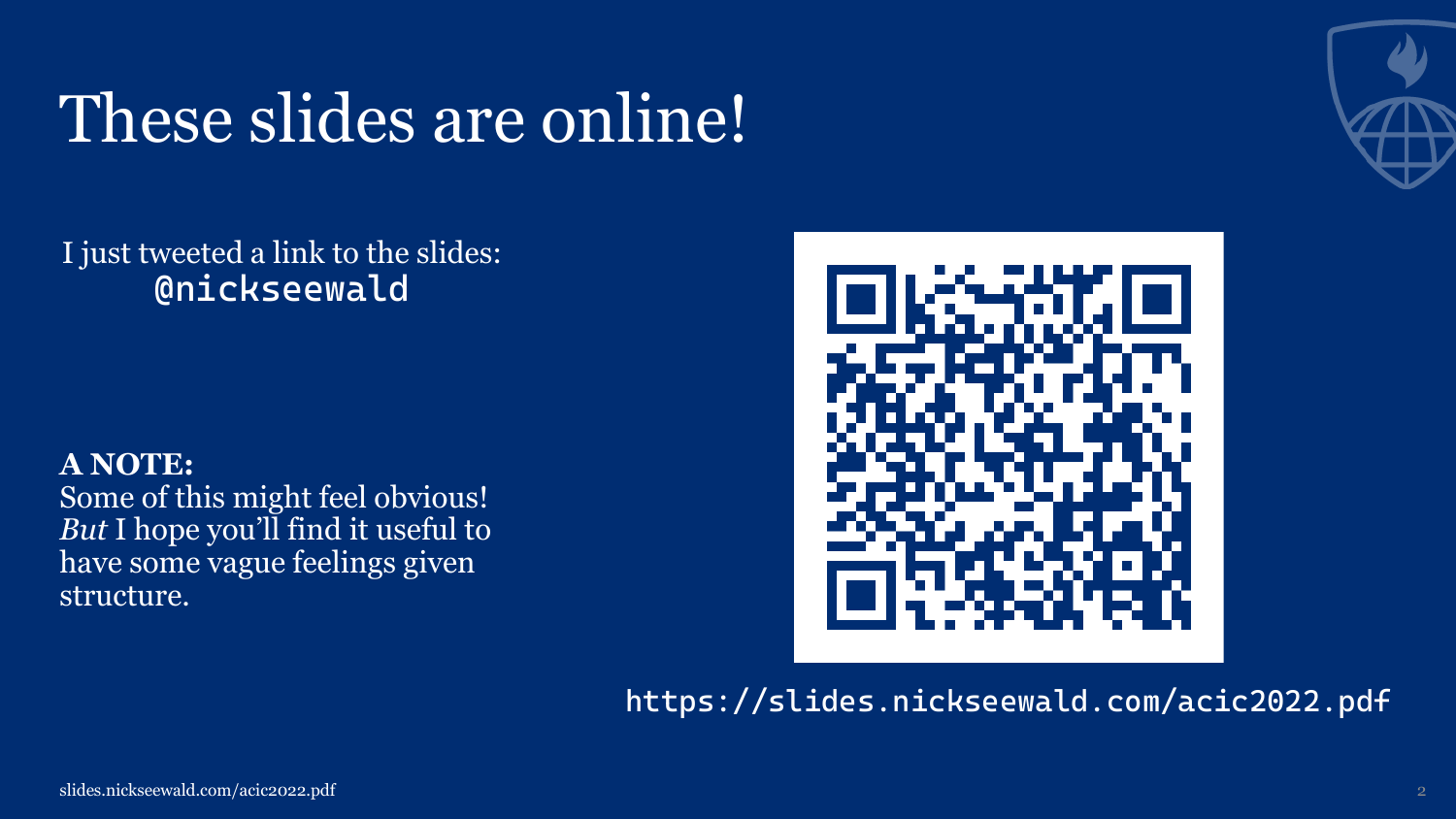### Difference-in-Differences

Compare change in outcome over time between treated and comparison groups.

Under assumption that treated group *would look like comparison group in absence of treatment*, can estimate causal treatment effect.

The above assumption is called "parallel trends".



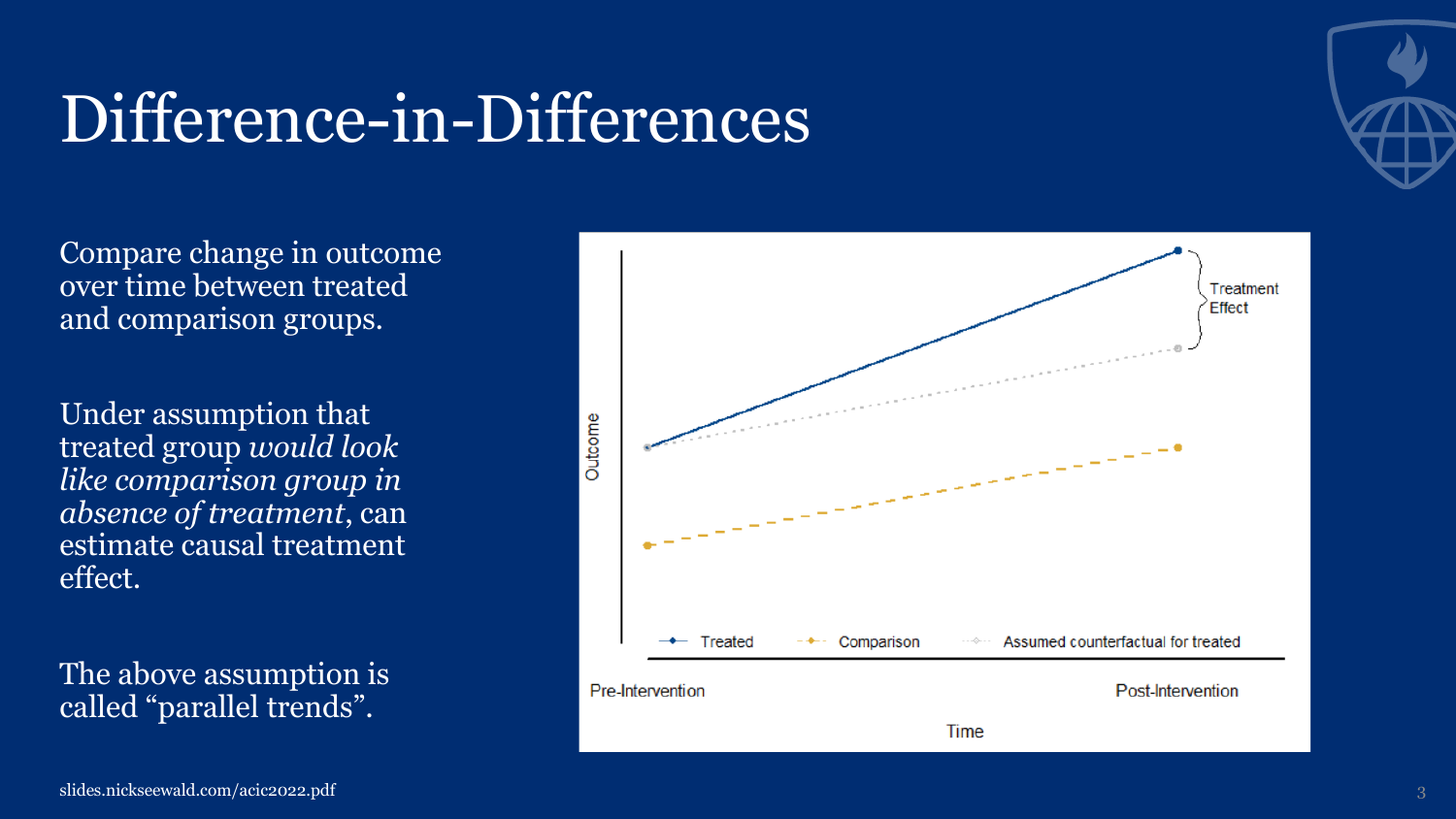### Assumption: Parallel Trends



### ▸In a 2-period setting,

 $E[Y_{\text{post}}(0) - Y_{\text{pre}}(0)]$  treated  $= E[Y_{\text{post}}(0) - Y_{\text{pre}}(0)]$  comparison]

▸In a multi-period setting, more options, e.g.,

 $E[\overline{Y}_{t\geq t^*}(0)-\overline{Y}_{t\leq t^*}(0)]$  treated  $= E[\overline{Y}_{t\geq t^*}(0) - Y_{t\leq t^*}(0)]$  comparison

▸Untestable, but good agreement over longer pre periods strengthens plausibility.

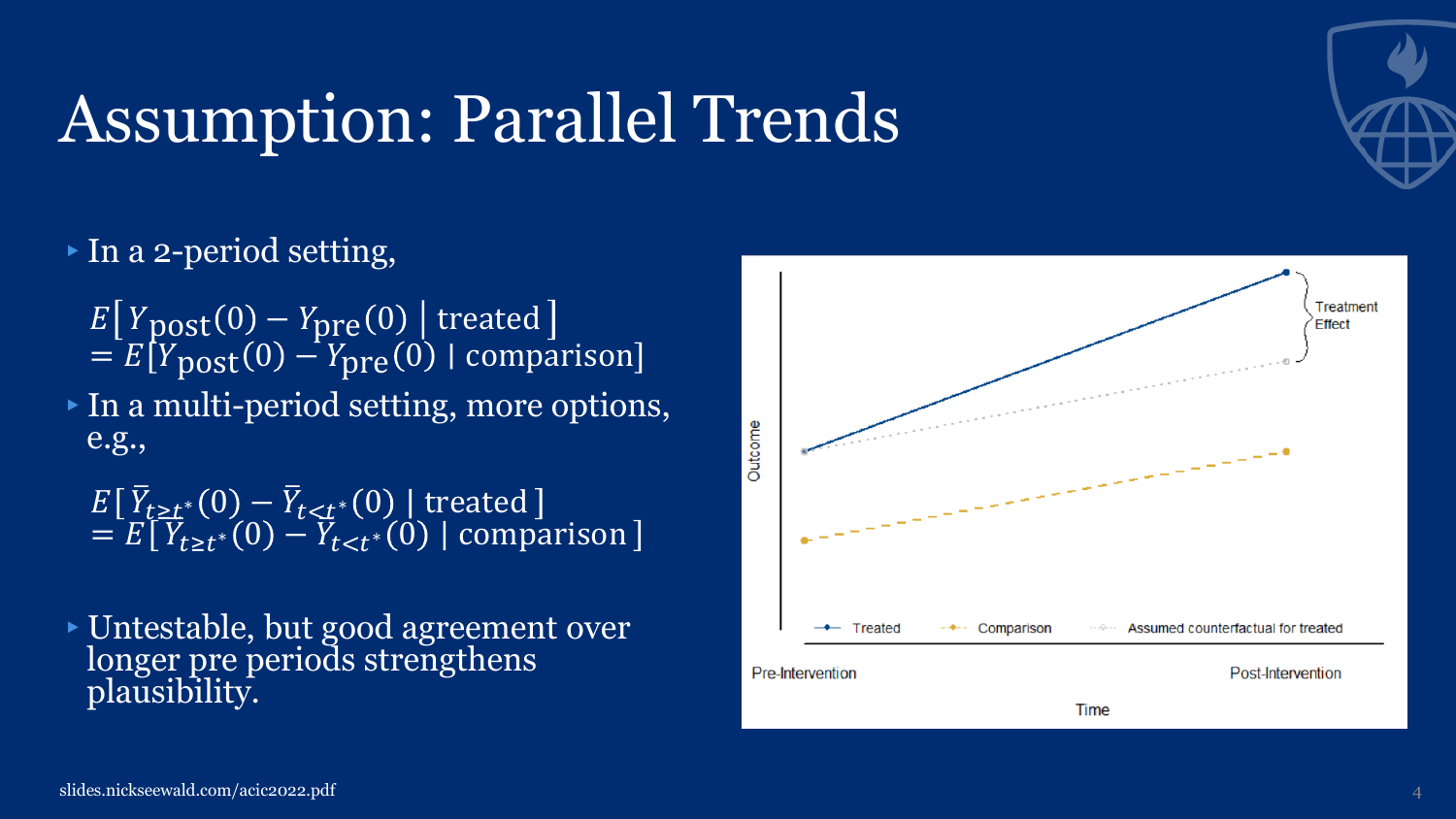### New Methods for Causal Inference in Policy Evaluation

- ▸Lots of new methods for causal inference in health policy evaluation lately!
- ▸Big focus on relaxing assumptions in classical difference-in-differences (e.g., strict parallel trends)
- ▸"Fixing" problems with classical approaches introduces complexity
	- ▸Complexity is difficult to communicate, impedes adoption of new methods.

### How can we translate these cutting-edge methods for an applied audience?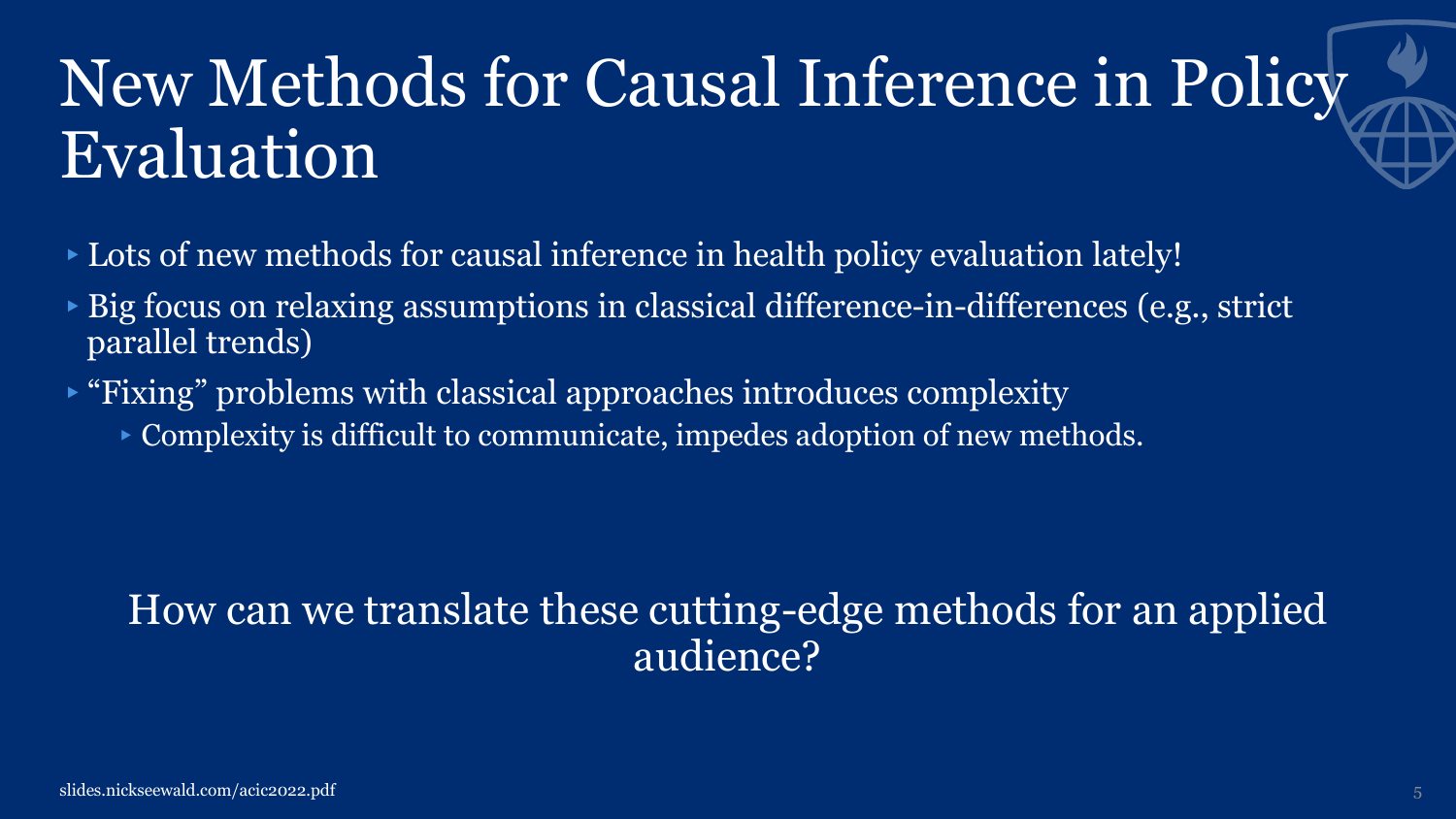# Opioid Prescribing Cap Laws



**Annals of Internal Medicine** 



**Effects of State Opioid Prescribing Laws on Use of Opioid and Other Pain Treatments Among Commercially Insured U.S. Adults** 

Emma E. McGinty, PhD, MS; Mark C. Bicket, MD, PhD; Nicholas J. Seewald, PhD; Elizabeth A. Stuart, PhD; G. Caleb Alexander, MD, MS; Colleen L. Barry, PhD, MPP; Alexander D. McCourt, JD, PhD, MPH; and Lainie Rutkow, JD, PhD, MPH

- ▸Laws limit dose and/or duration of opioid prescriptions
- ▸Concern about legislating clinical judgment, impact on patients with chronic noncancer pain.
	- ▸May lead to rapid tapering, discontinuation, etc., without appropriate substitution
- ▸Do these laws change prescribing behavior?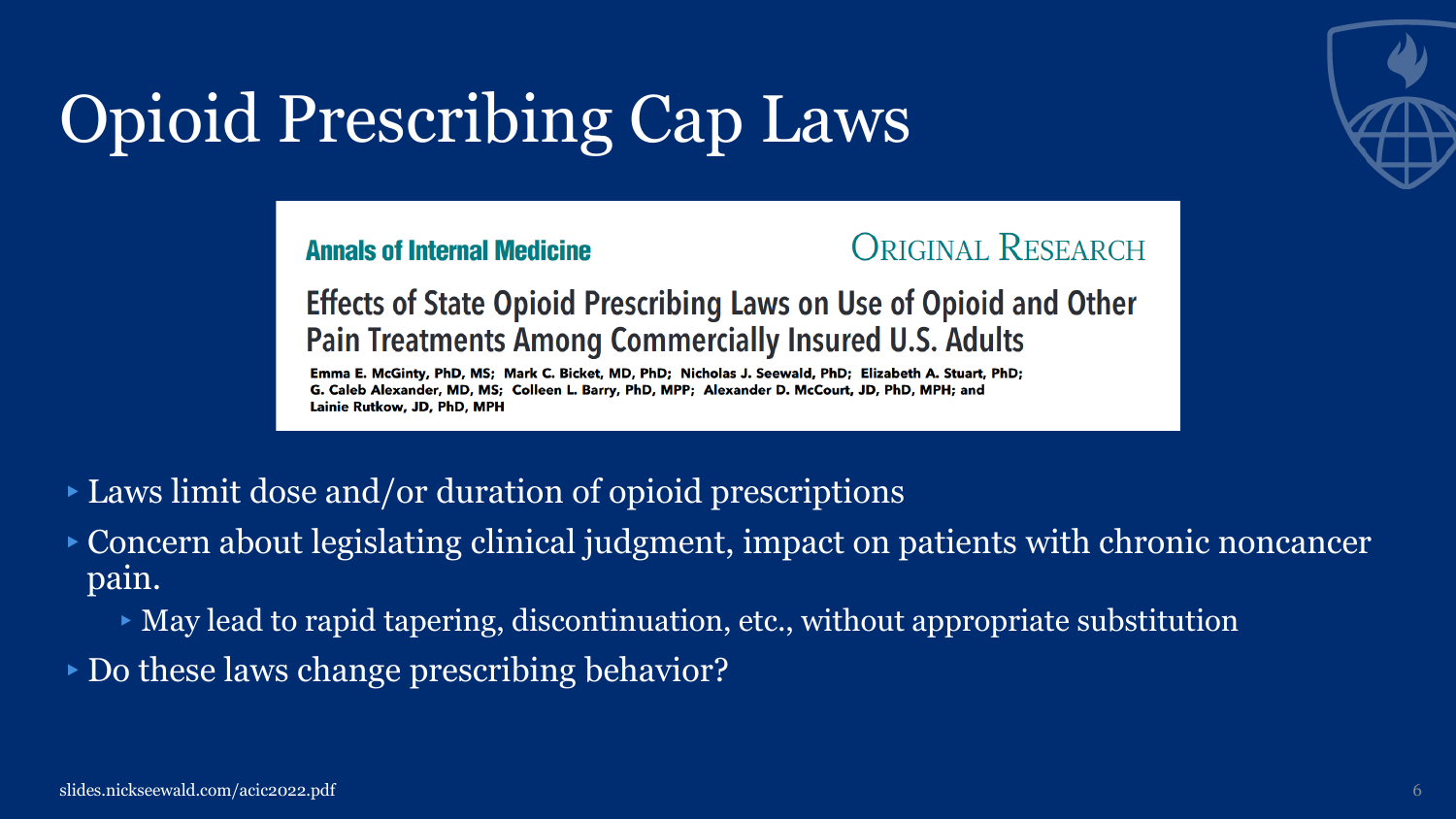### Research Question

**Question:** What is the effect of implementing a state opioid prescribing cap law on receipt of opioid prescriptions among commercially insured adults in that state, relative to the expected levels of opioid prescribing absent the law?

Want *state-specific* effects: gives idea of effect heterogeneity, can match up with corresponding qualitative work.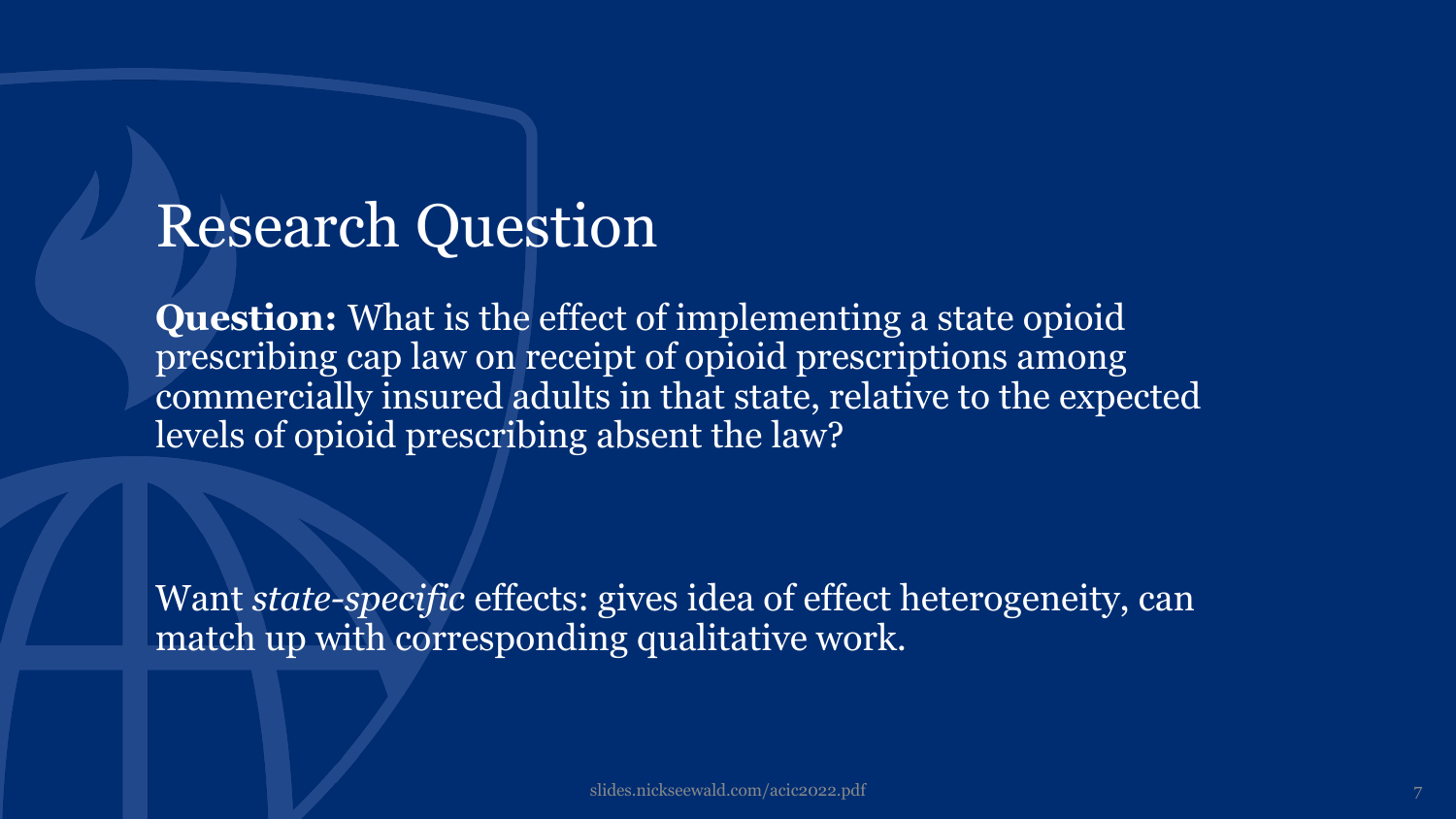# Study Design

4 states implemented opioid prescribing cap law and no other laws related to opioid prescribing in 4-year period.

Each "treated" state has comparison group that did not implement prescribing cap law nor change any other opioid laws in 4-year period.



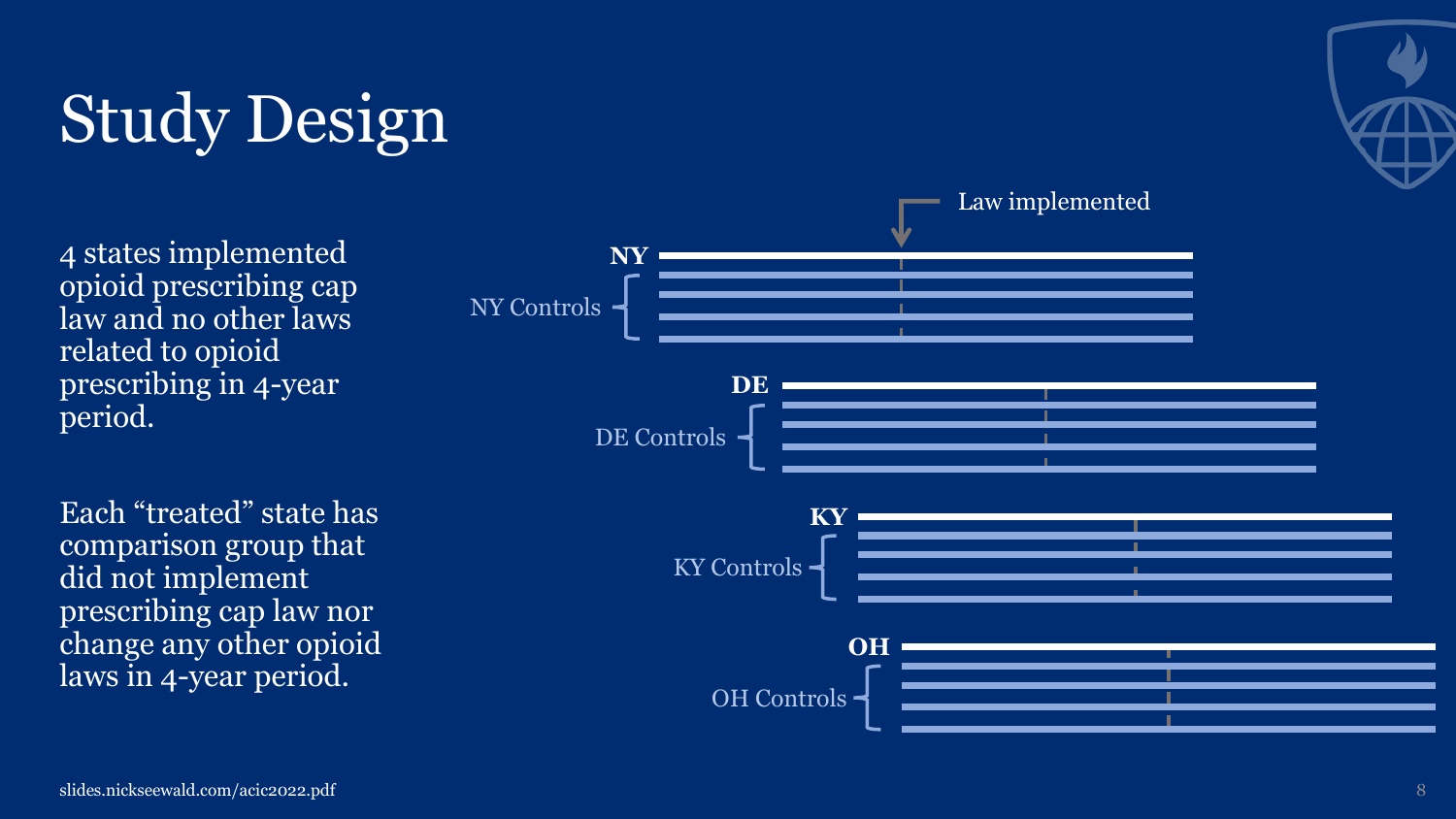### Analysis Plan



▸Original plan was straightforward difference-in-differences analysis

- ▸BUT: Clear pre-treatment trends in differences
- ▸Suggests parallel trends violated
- ▸Needed a different approach!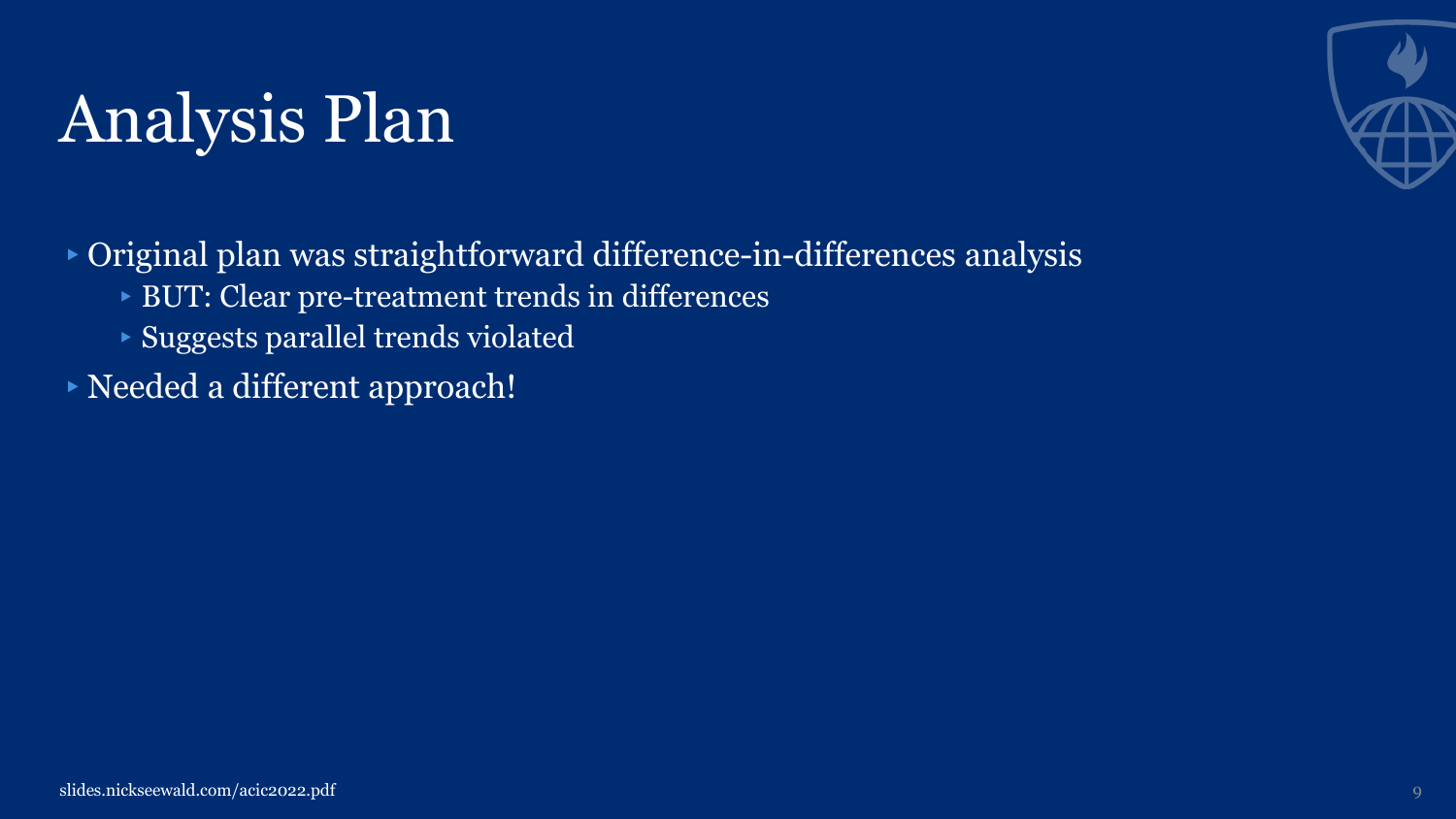### Synthetic Controls



Image from Scott Cunningham, https://mixtape.scunning.com/synthetic-control.html

- 
- ▸**Key idea:** construct a convex combination of untreated states' outcomes to match the treated state's pre-treatment outcomes, then carry that forward into the post-treatment period.
- ▸"Extrapolated" synthetic control outcomes estimate what would have happened in treated state in absence of treatment.
- ▸**CON: Excellent pre-treatment fit is not always possible.**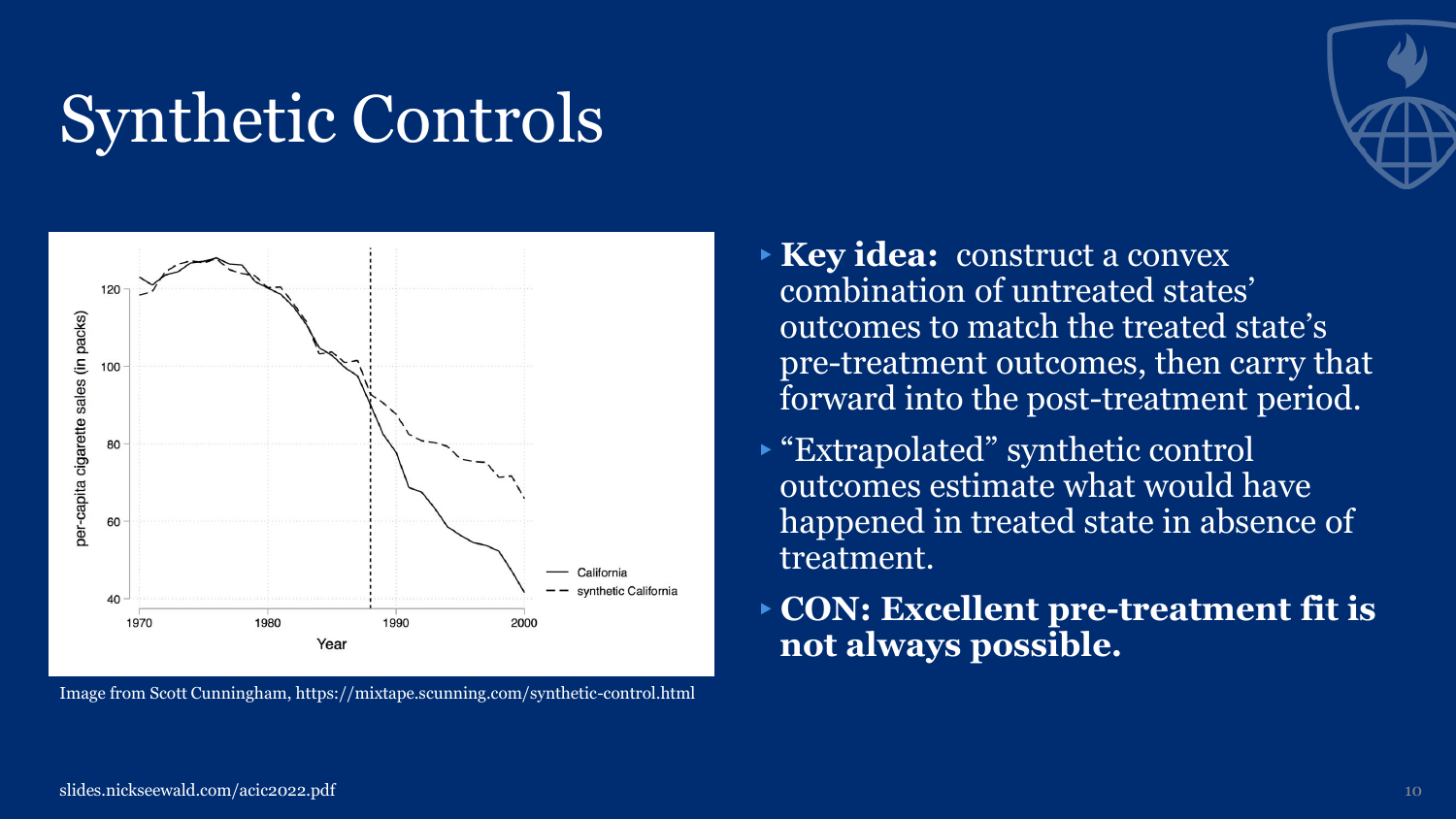### Augmented Synthetic Controls (Ben-Michael et al., *JASA* 2021)



- ▸Augments synthetic control method with an outcome model and allows more flexibility in weights on comparison states
	- ▸Outcome model estimates bias due to imperfect pre-treatment fit
	- ▸De-bias synthetic controls using estimate
- ▸Like synthetic controls, able to *estimate effects in single treated states*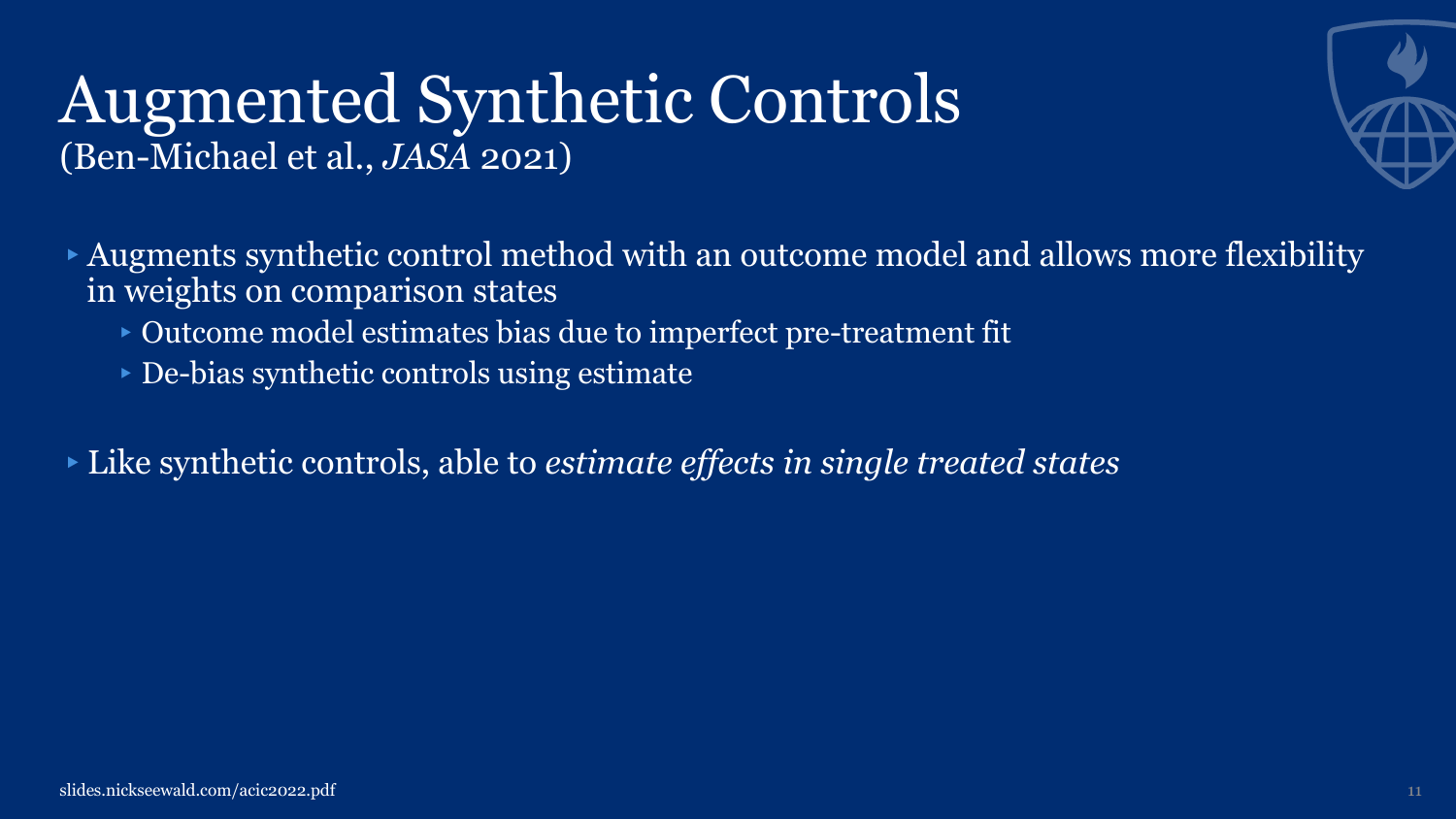### Results

"After analyzing the insurance claims from both groups, the researchers found that state laws were associated with a less than one percent change in the proportion of patients receiving an opioid prescription."

> *JHSPH Press Release https://tinyurl.com/yvbwsubs*



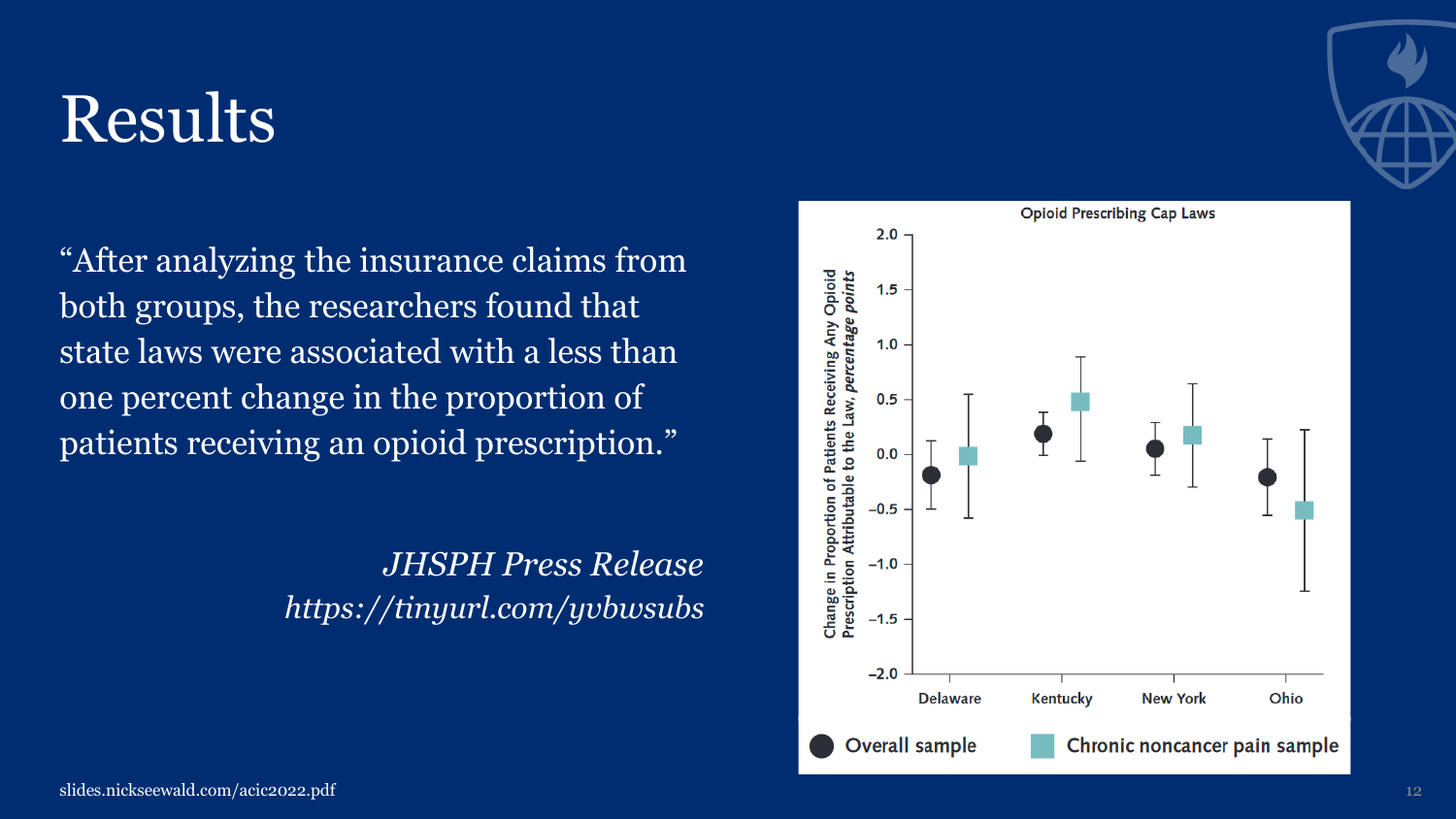# Communication Strategies for Using Cutting-Edge Methods

*Based on experiences with Annals of Internal Medicine*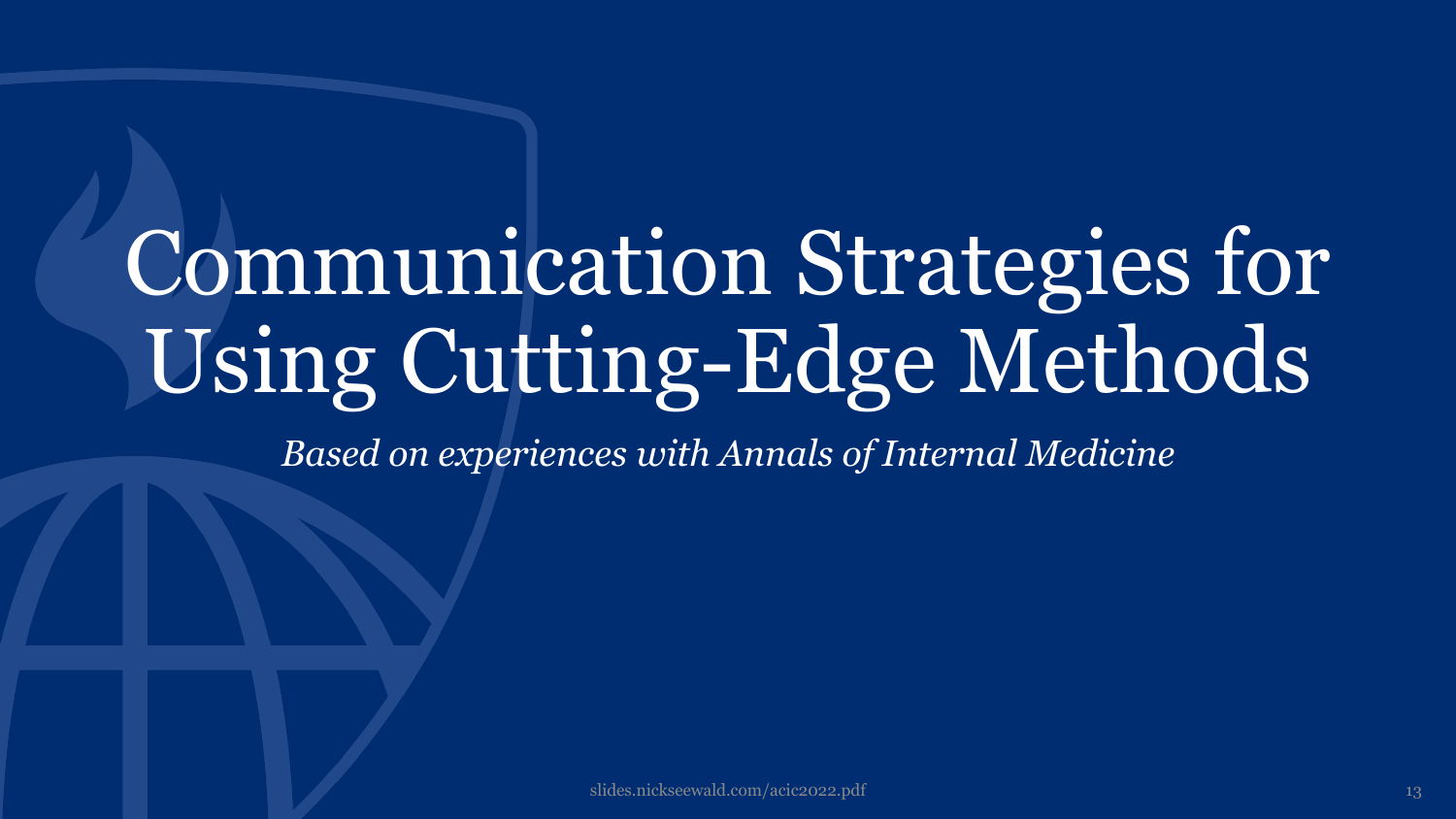### Communication Strategies

- 1. Focus on the research question
- 2. Justify additional complexity
- 3. Be clear and precise
- 4. Be ready to talk about the "C" word
- 5. Anticipate extensions
- 6. Develop tutorials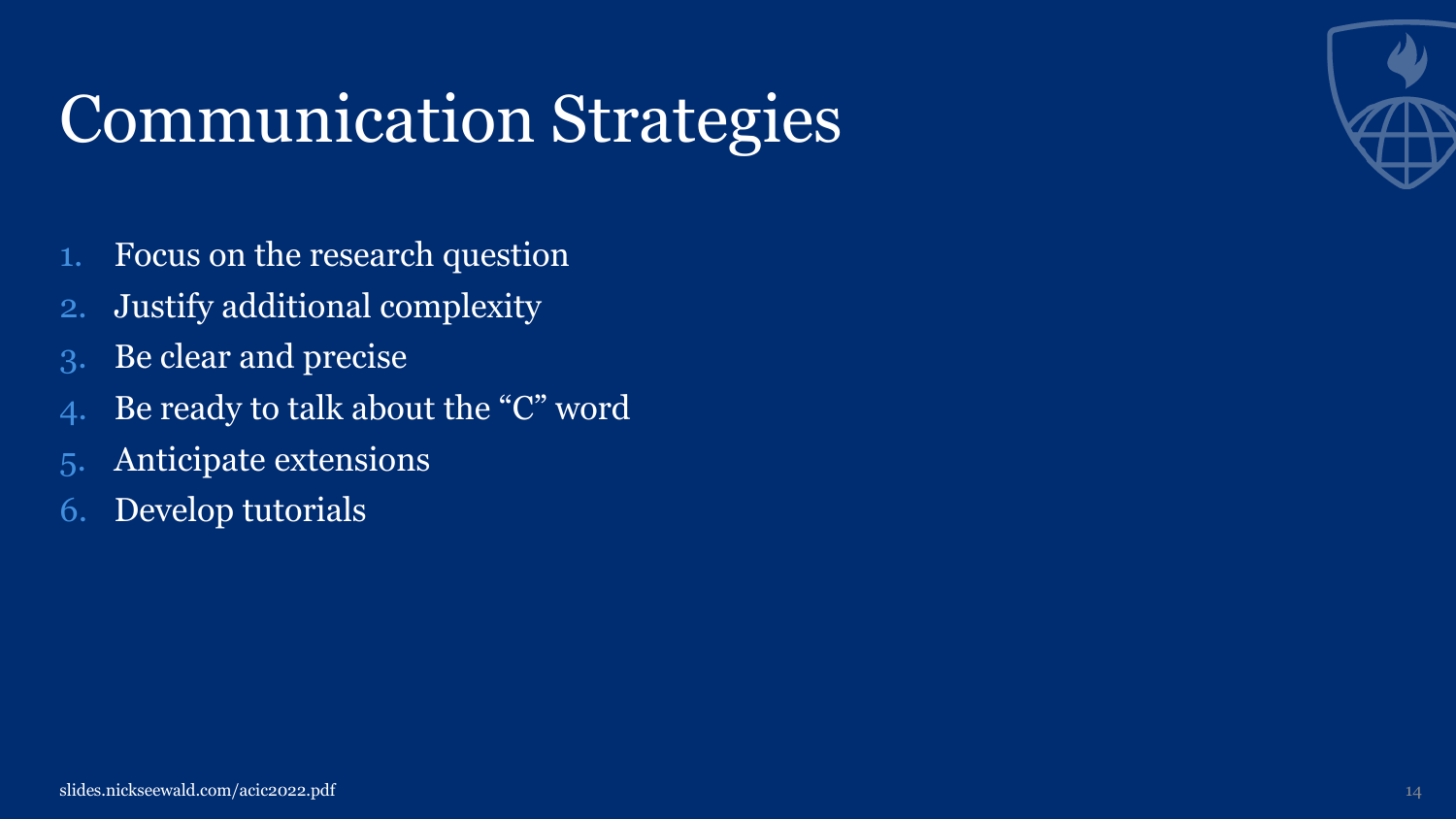### Focus on the research question



*"You need a careful statement of the precise question that synthetic control methods try to answer."*

- ▸**Question:** What is the effect of implementation of a state opioid prescribing cap law on receipt of opioid prescriptions among commercially insured adults in that state, relative to the expected levels of opioid prescribing absent the law?
- ▸Note the specificity: this defines our estimand!
	- ▸Effect of [well-defined treatment] on [well-defined outcome], relative to [comparator]
- ▸The estimand guides the choice of methods
	- $\triangleright$  We want state-specific effects, so we don't need a method that pools multiple effect estimates
	- ▸Use only methods that can answer your research question!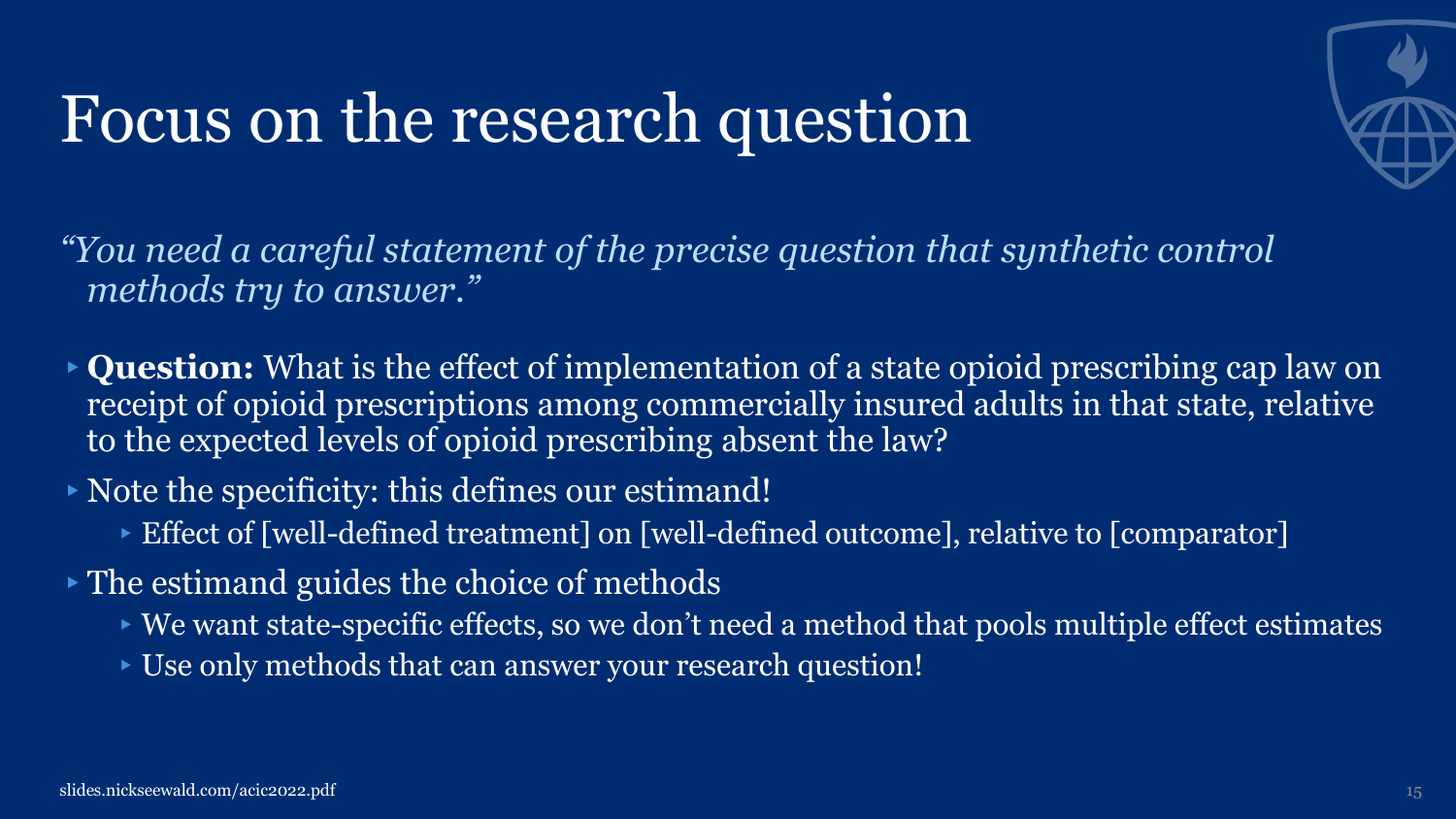# Justify additional complexity



▸Answer the question, "Why do you need to use *this* [new/more complex/'nonstandard'] method?"

▸Policy evaluation is quite solidified around a set of "standard" methods ▸Things like difference-in-differences, two-way fixed effects, etc.

▸Using unfamiliar methods may invite skepticism

- ▸*Crucial* to lean on research question
- $\triangleright$  Explain why the standard approaches won't work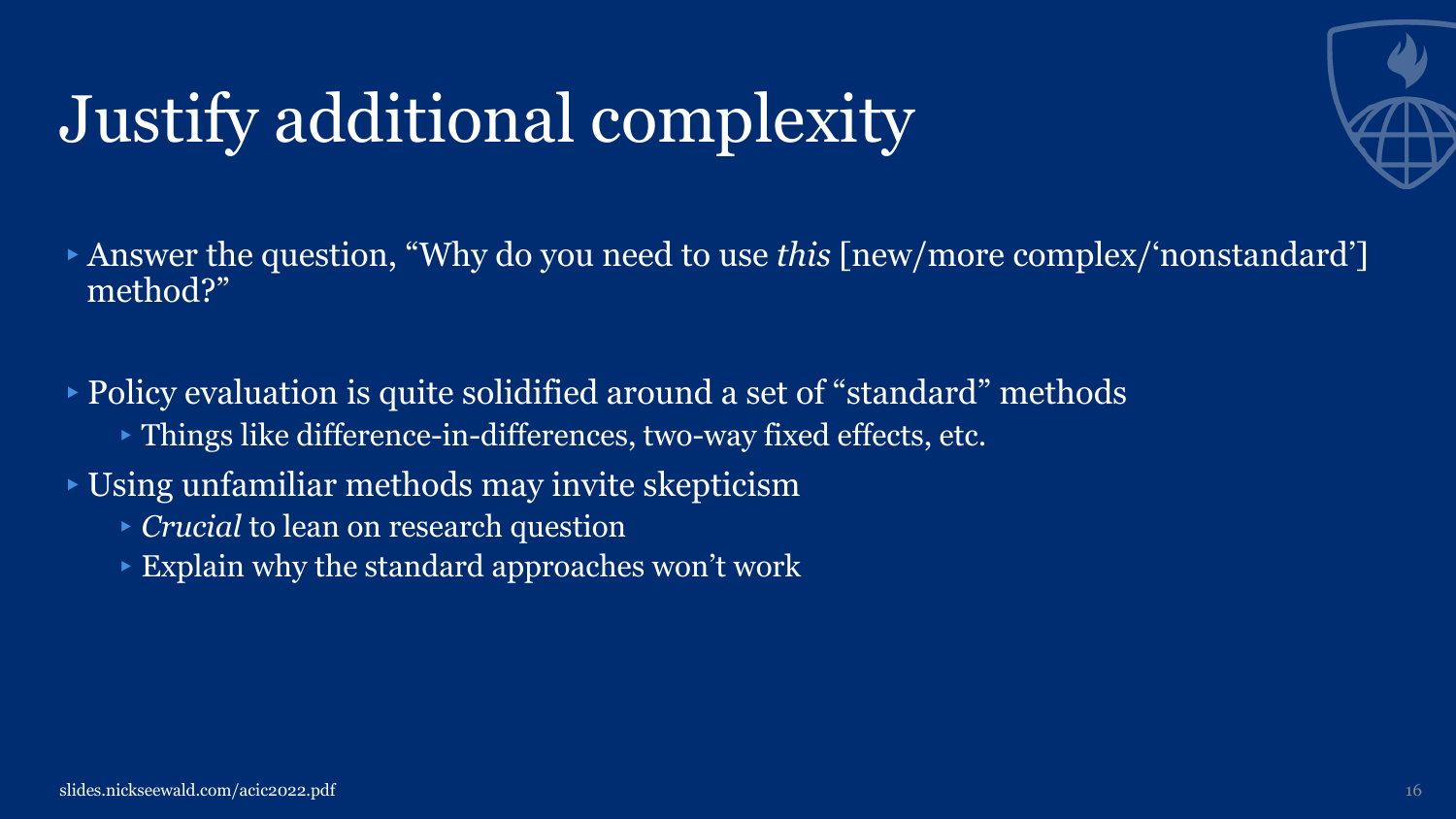### Justify additional complexity



*"You should start with the problem you are trying to solve: that conventional*  approaches really apply only to the case of two groups and two periods, but that *you have issues of 24 + 24 times (if we understand correctly) and staggered start times (time zero) […]. For these reasons, you are using an alternative approach that overcomes these shortcoming [sic]."*

- ▸Sort of right, sort of wrong: an opportunity to clarify!
	- ▸Reviewer wanted us to justify complexity, and gave it a shot *for us* (!!!)
- ▸We used augmented synthetic controls to get *better balance* between treatment and comparison states in the pre-treatment period.
- ▸Our study avoids issues with staggered adoption *by design*
	- ▸Careful avoidance of states with confounding laws, focus on state-specific effects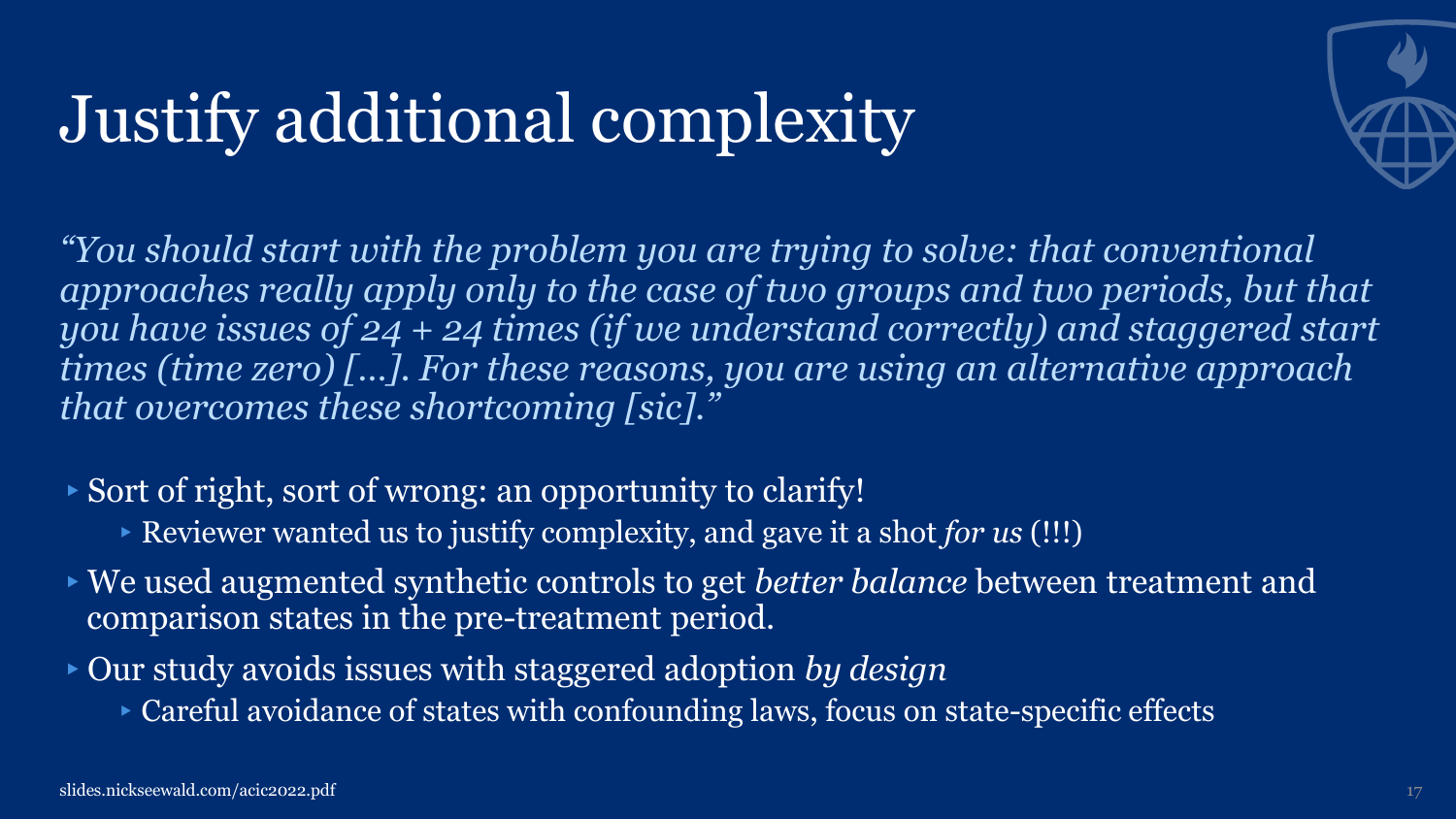### Be clear and precise



- ▸Avoid jargon
	- ▸You might not expect what reviewers see as jargon! (e.g., ATT)
- ▸Focus on the applied audience: motivate the method well.
	- ▸*"Focus more on saying what you are doing and why for the Annals audience; refer the economists to JASA."*
- ▸Keep in mind who your reviewers might be
	- ▸We expected an economist, someone more clinical, and a statistical reviewer
	- ▸Can be tricky to balance appropriate amount of detail: might err toward caution and wait for R&R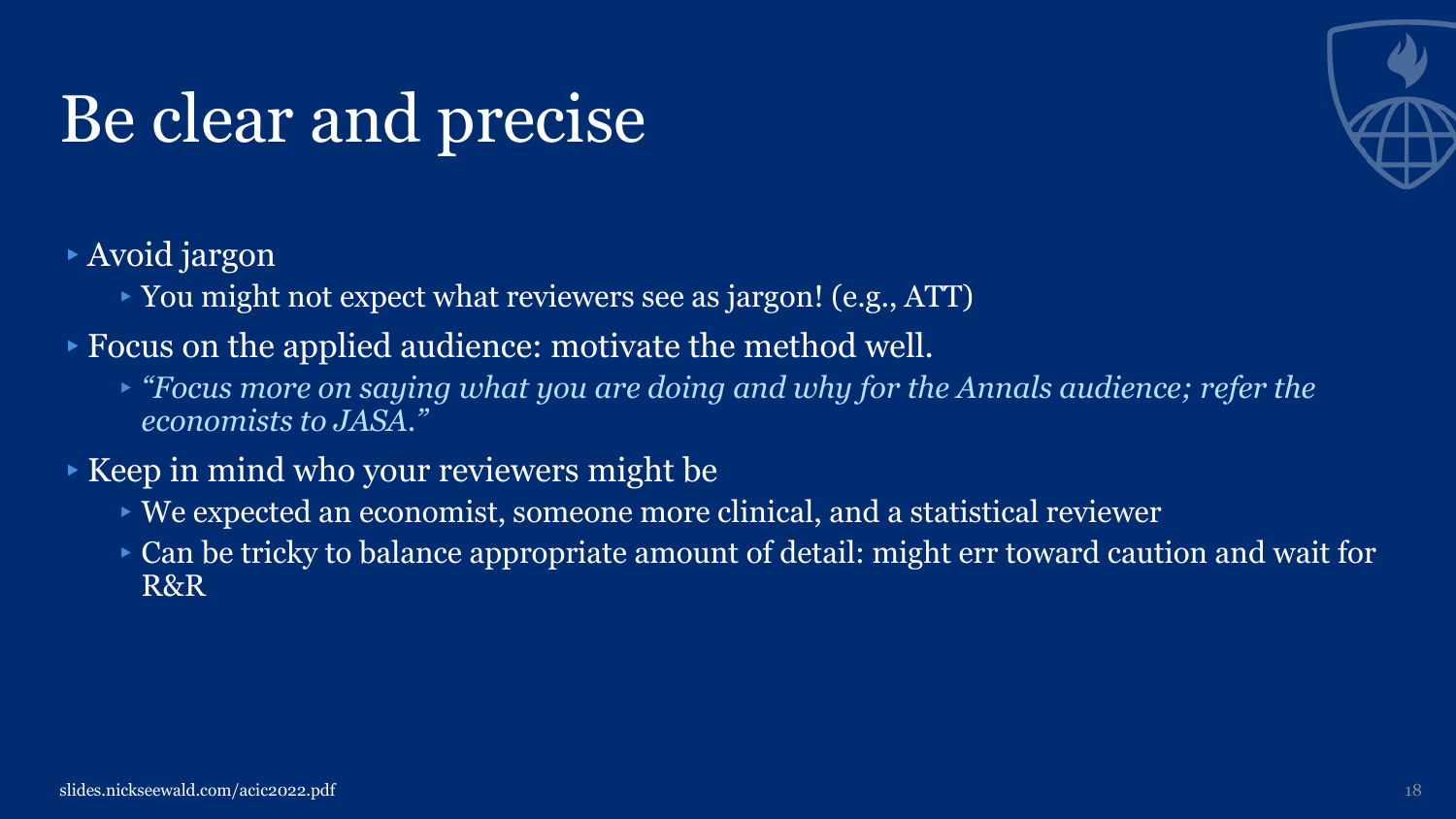### Be clear and precise



▸Be very clear about your estimand.

▸Spend time **crafting** language to describe effect estimates

- ▸This is hard: must balance precision and clarity
- ▸We settled on "change in proportion of patients receiving any opioid prescription, per month, attributable to the law in its first two years of implementation".
	- $\triangleright$  Needed to capture (1) change over time, (2) difference between treated state and synthetic control, (3) outcome measurement time scale, (4) causation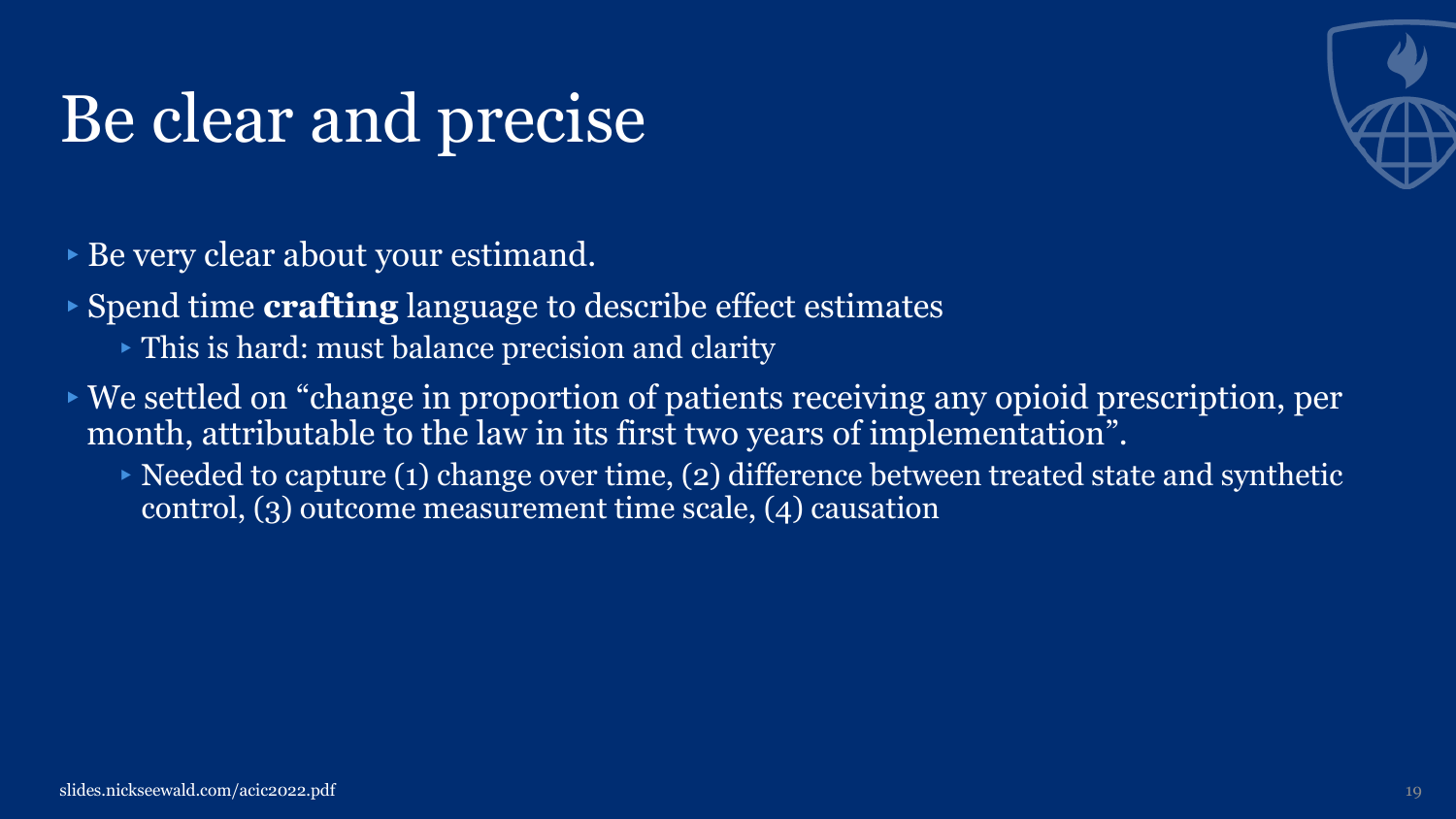# Be ready to talk about the "C" word

"[A]void implying causality given the observational study design."

- ▸Cue rants, etc. etc.
- ▸Pick your battles!
- ▸Sneaky backdoor: "attributable to the law"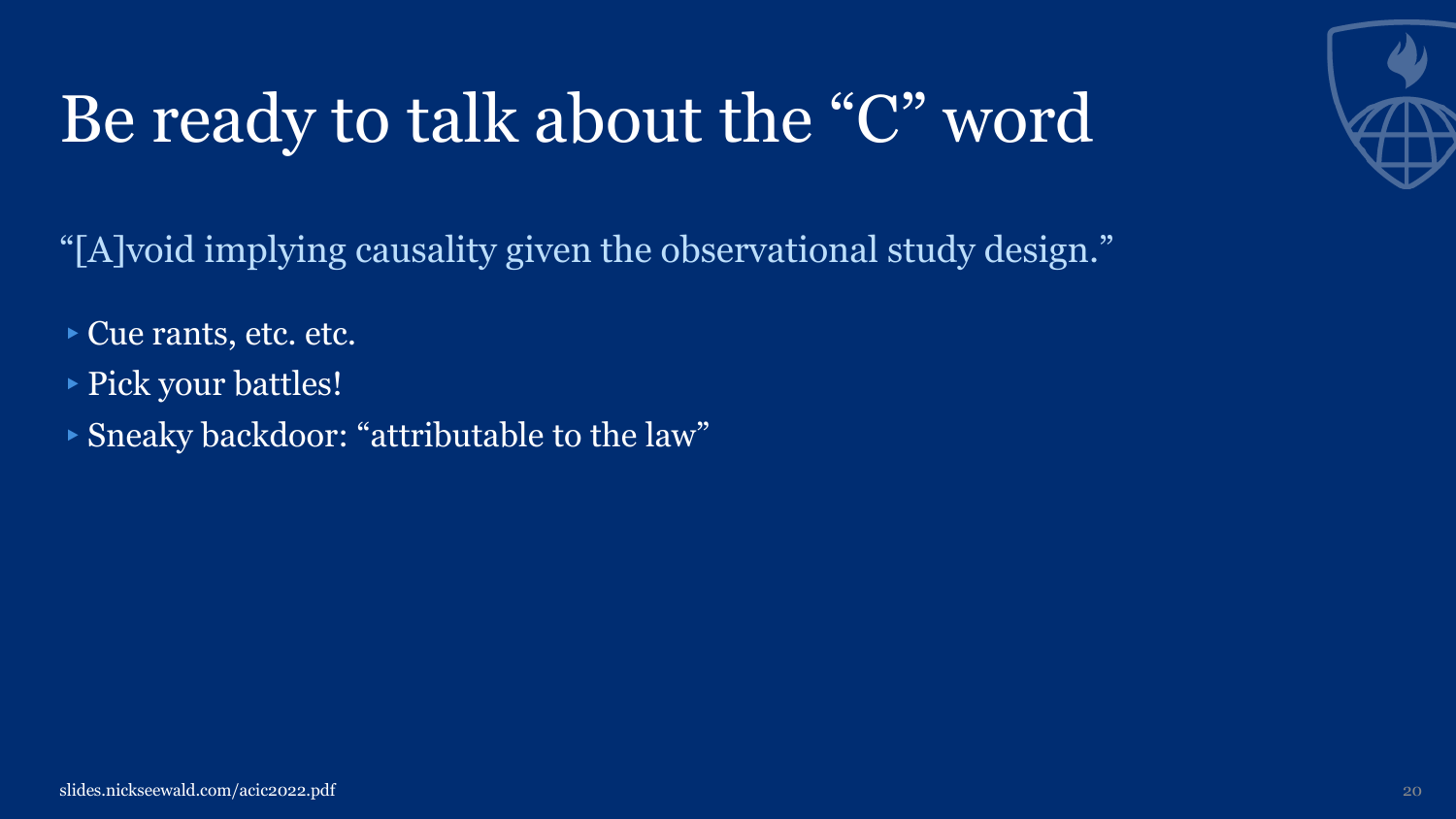### Anticipate extensions



- $\triangleright$  A key advantage of augmented synthetic controls (vs. synthetic controls) is the capacity for inference
	- ▸Using an outcome model gets us p-values and confidence intervals (friendly!)
	- ▸But maybe not for every quantity reviewers/editors expect
- ▸We extended **augsynth** R package output in two ways: (1) inference for aggregated estimates, (2) plotting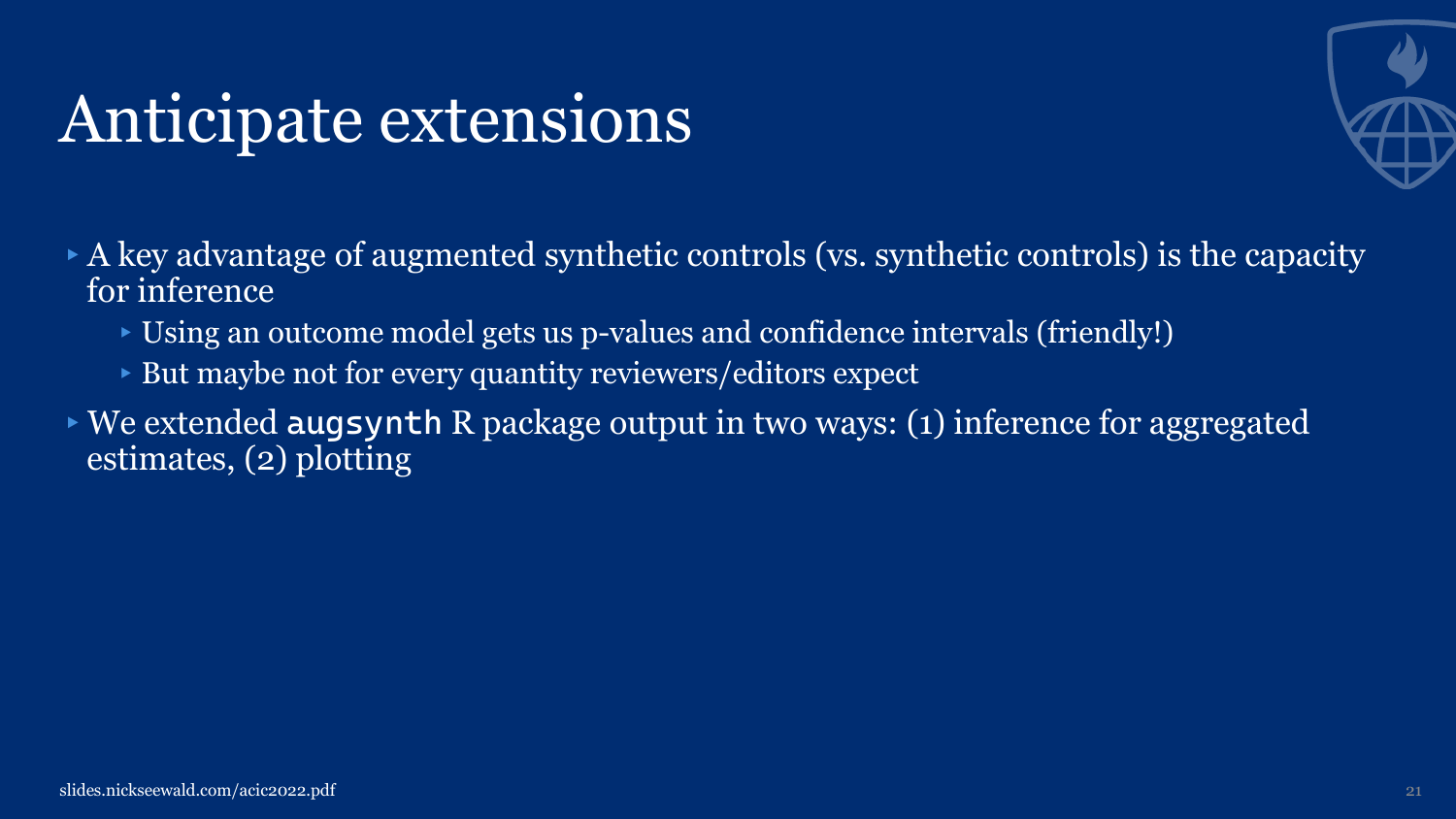### Anticipate extensions



### Default **augsynth**: ATT scale Our extension: outcome scale

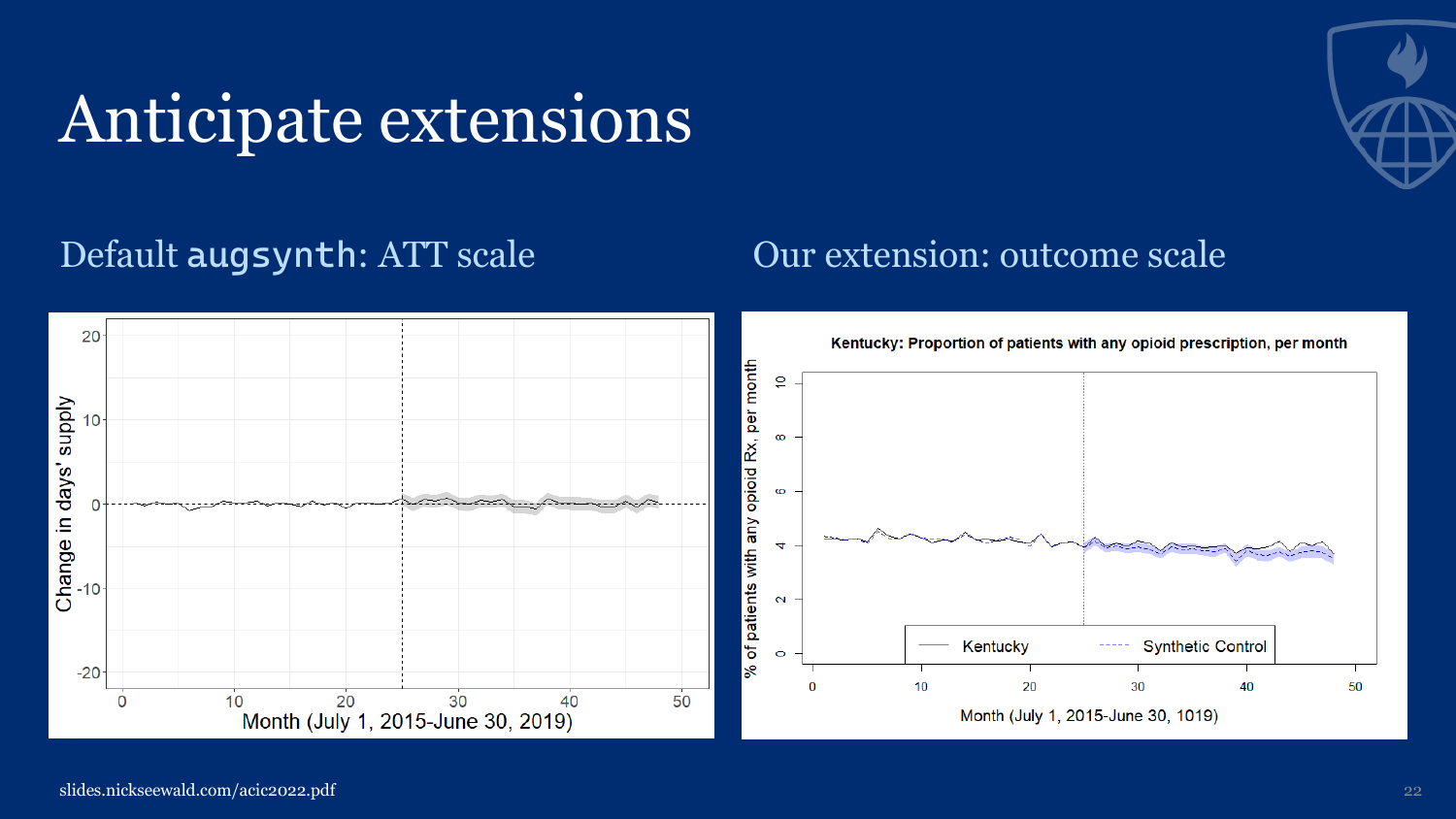# Consider developing tutorials



▸Getting your new method in the hands of practitioners and applied scientists can be hard. Make it easier by building explanatory companion material aimed at an applied audience.

- ▸Software packages
- ▸Annotated example code (vignettes)
- ▸Tutorial paper in applied journal
- ▸YouTube videos
- $\overline{\text{Blogs}}$
- ▸Use your imagination!